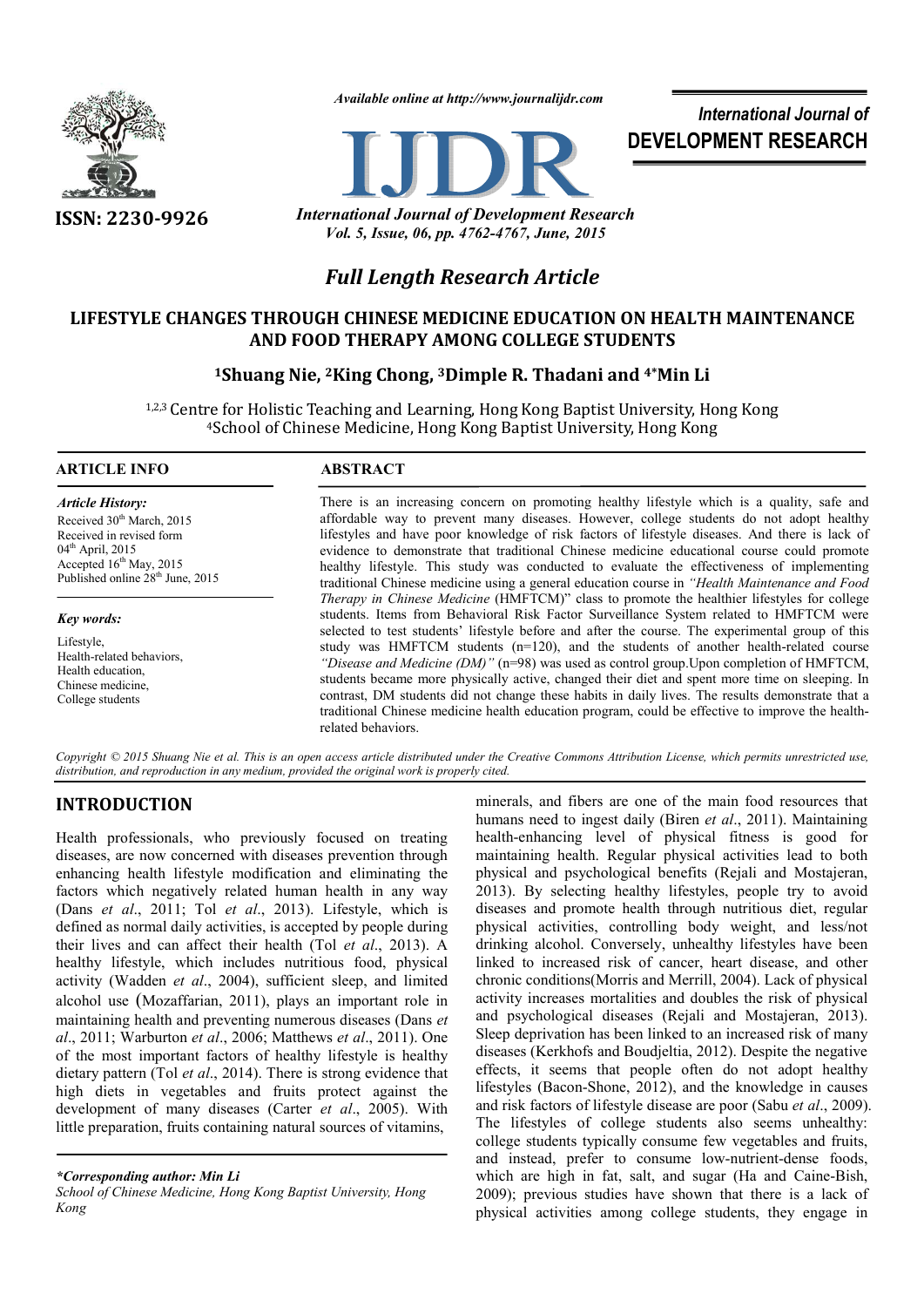sedentary activities, (watching TV, surfing the Internet, and playing video games) which reduce the available time for health promoting behaviors and academic pursuits (Bellar *et al*., 2014), most of the college students are unaware of the recommended amount of physical activity (Rejali and Mostajeran, 2013), and heavy alcohol use is prevalent among college students and associates with emotional problem such as depress (Pedrelli *et al*., 2011).College students constitute a large part of young population and their social conditions and age as the educated group in the society can turn them into a symbol in the society. Their selection of healthy lifestyles not only exerts positive effects on their personal lives, but also their families and, consequently, the society (Pedrelli *et al*., 2011). Therefore, promoting health lifestyles is of crucial importance for this group. Enhancing health-related knowledge is an effective way to promote healthy lifestyle. Previous studies have found that nutritional education programs can improve the healthy lifestyle and health-related behaviors of people (Tol *et al*., 2013): dietary education programs were found to increase vegetable and fruit intakes and food safety behaviors in both adults and youth(Ha and Caine-Bish, 2009). Implementation of physical education programs are recommended to promote the amount of students' physical activities (Rejali and Mostajeran, 2013).

Many of previous studies used Western Medicine interventions to promote healthy-related behaviors and focused on specific aspects of a healthy lifestyle – such as diet and physical activities. Our current understanding of disease supports a more integrated and holistic view of a healthy lifestyle. Traditional Chinese medicine (TCM), which encompasses a holistic view of health and adopts integrated behavioral changes for health maintenance, has a long history of use in disease prevention and treatment, particularly for chronic disease. With proven quality, safety and efficacy, TCM provides health care that is close to homes, accessible and affordable, and it is culturally acceptable and trusted by large numbers of people in China, and are getting popular in worldwide(WHO, 2013). However, there is lack of evidence that prove TCM educational course could promote healthy lifestyle. To this end, this study is conducted to provide direct scientific evidence demonstrating that a TCM educational course focusing on holistic behavioral changes can improve the lifestyle of college students.

### **Pedagogical framework**

Amongst the 8 public universities in Hong Kong funded by the University Grants Committee  $(UGC)^1$ , Hong Kong Baptist University (HKBU) is a pioneer in focusing its ethos on Whole Person Education (WPE) (Chong *et al.*, 2015) that fosters spiritual, intellectual, humane, social and physical development of students<sup>2</sup>. To further strengthen this education ethos and also to support the four-year undergraduate curriculum formally commencing from 2012, HKBU officially commenced its General Education (GE) Programme from the

Academic Year 2012-13, occupying 38 among a total of 128 credit units required for an undergraduate programme<sup>3</sup>. At undergraduate level, the Whole Person Education is embodied by the seven Graduate Attributes in which healthy life style is emphasized (Chong *et al.*, 2015). Moreover, HKBU also represents the first UGC-funded public university to provide higher education in traditional Chinese medicine (TCM) in Hong Kong since 1998; its School of Chinese Medicine (SCM) is committed to providing quality TCM teaching programmes, conducting cutting-edge research and offering TCM first-class services to meet the public health needs. Under such educational environment, a holistic healthy educational course entitled *Health Maintenance and Food Therapy in Chinese Medicine* (HMFTCM), has been developed and delivered, by utilizing the strength of traditional Chinese medicine to educate students about a holistic view of health and lifestyle. It is a General Education course for students who are from different disciplines and do not major in Chinese medicine.

Embracing the worldwide trend towards the model of Outcomes-based Education (OBE), HKBU adopted *the Outcomes-based Teaching and Learning* (OBTL) approach, a form of OBE framework building upon the concept of Constructive Alignment. Constructive Alignment (CA) is indeed a pedagogical approach that is embedded in the constructivist theory (Biggs and Tang, 2003; 2007; 2010), emphasizing the alignment between the intended learning outcomes (ILOs), teaching and learning activities (TLAs) and assessment methods (AMs). It is believed that courses designed upon CA will enhance student-centered learning by encouraging students to take an active and independent role in constructing their own knowledge and hence facilitate students' achievement of the ILOs at the course, programme and university level (Wang *et al*., 2011; Thadani *et al*., 2013).

# **MATERIALS AND METHODS**

# *Participants*

This study followed a quasi-experimental research methodology with a non-random selection of participants. Two groups were defined (an experimental and a control group). The aim of this study was to investigate if traditional Chinese Medicine educational course could promote healthy lifestyle. The sample integrated students of HMFTCM and DM courses, which was constituted by 218 students. All HMFTCM students (n=120) were invited as experimental group of this study. Students enrolled in another GE course entitled *Disease and Medicine* (DM) with 98 students were assigned as a control group. HMFTCM began with an introduction to traditional Chinese medicine and also integrated current scientific knowledge regarding the benefits of healthy behaviours. The course incorporated theories and practical activities such as a Tea Taste field trip and teaching students physical exercises often used in traditional Chinese medicine, such as *Tai chi* and *Qigong*. It taught students that a healthy lifestyle is an important component of avoiding illness and discussed appropriate diets, physical activities, and

 $\frac{1}{1}$ <sup>1</sup>It is an independent funding agency for higher education established by the Government of Hong Kong Special Administrative Region (HKSAR).<br> $\frac{2}{3}$  For details, please refer to the HKBU website

<sup>(</sup>http://chtl.hkbu.edu.hk/main/wpe/).

<sup>&</sup>lt;sup>3</sup> For details, please refers to the HKBU website (http://ge.hkbu.edu.hk/ge-programme/programme-structure/)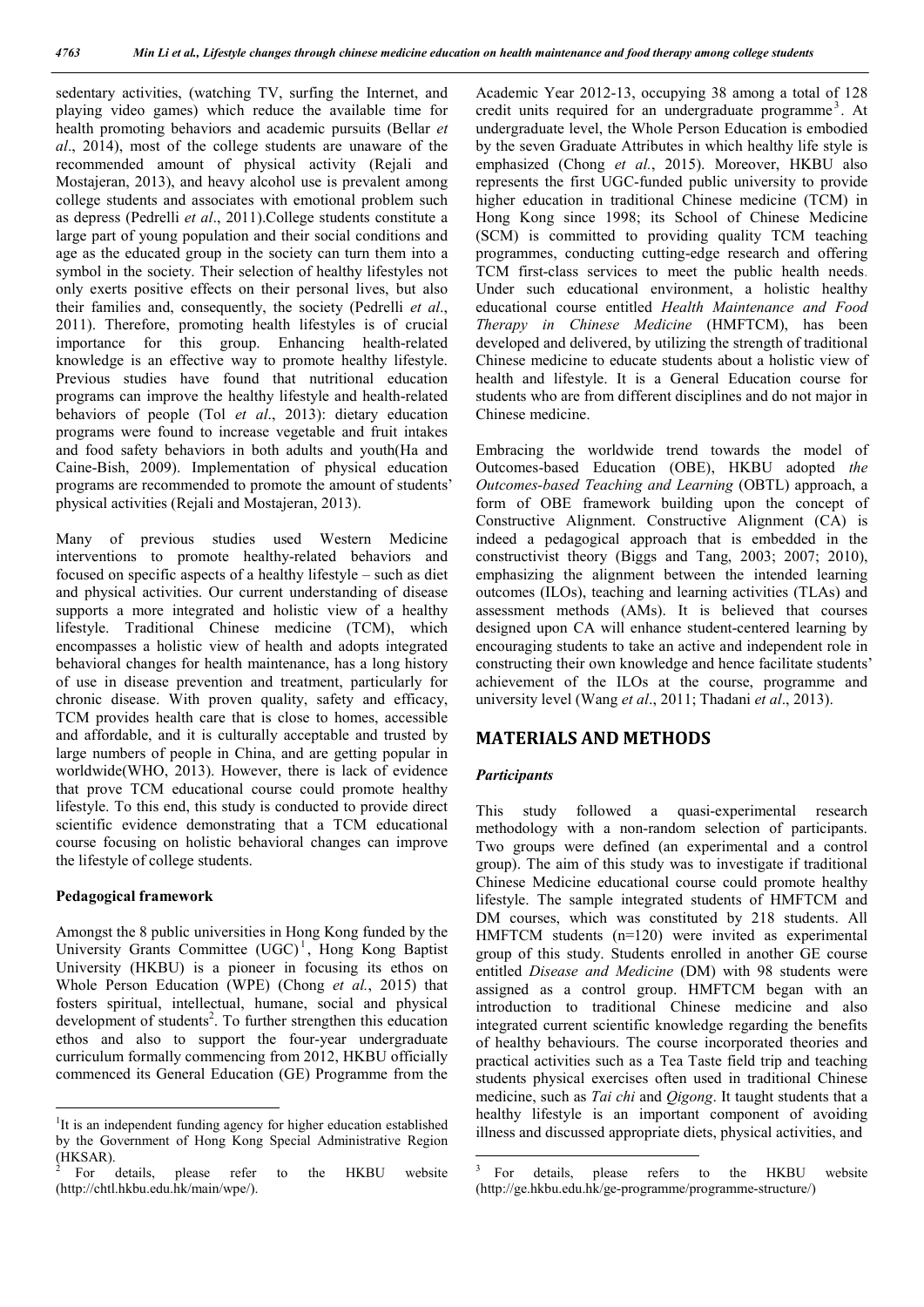# **Table 1.OBTL in HMFTCM & DM**

|            |          | <b>HMFTCM</b>                                                                      |                                                                                    | DM |                                                                                                          |                                                                              |  |  |
|------------|----------|------------------------------------------------------------------------------------|------------------------------------------------------------------------------------|----|----------------------------------------------------------------------------------------------------------|------------------------------------------------------------------------------|--|--|
| Course     |          | Basic theories and principles of health maintenance and food therapy in Chinese    |                                                                                    |    | Historical development of Chinese and world medicine;                                                    |                                                                              |  |  |
| Content    |          | medicine;                                                                          |                                                                                    |    | The human diseases (e.g. skeleton and its associate disorders; digestive system and gastrointestinal     |                                                                              |  |  |
|            |          |                                                                                    | Brief introduction and demonstration of Chinese traditional health exercises;      |    | diseases; diabetes, obesity, and cancer);                                                                |                                                                              |  |  |
|            | 3.       |                                                                                    | Applications and examples of Chinese medicinal therapy and their functions on real |    | Perspective of orthodox drug actions in disease management.                                              |                                                                              |  |  |
|            |          | life of health maintenance.                                                        |                                                                                    |    |                                                                                                          |                                                                              |  |  |
| Course     |          | Describe basic principles of Chinese medicine health maintenance and food therapy; |                                                                                    |    | Provide student with knowledge of basic principles of Medicine on human diseases;                        |                                                                              |  |  |
| Intended   |          | Apply TCM knowledge to improve various aspects of health, quality of life and      |                                                                                    |    | Reveal the practical aspects of Medicine in daily life and apply the knowledge of disease prevention in  |                                                                              |  |  |
| Learning   |          | adjust lifestyle;                                                                  |                                                                                    |    | community health;                                                                                        |                                                                              |  |  |
| Outcomes   | 3.       | Use specific food or combination of food types for treatment of common ailments;   |                                                                                    |    | Using contemporary examples of diseases and body disorders to illustrate both conventional and state-of- |                                                                              |  |  |
| (CHOs)     | 4.       |                                                                                    | Demonstrate good understanding of principles in selecting healthy food, and an     |    | the art therapeutic regimens in biomedical science                                                       |                                                                              |  |  |
|            |          |                                                                                    | awareness of various traditional techniques in health promotion.                   |    |                                                                                                          |                                                                              |  |  |
| Teaching & | lectures |                                                                                    | CILOs 1-4                                                                          |    | Lectures                                                                                                 | $CILOS$ 1-3                                                                  |  |  |
| Learning   |          | Group report & presentation                                                        | CILOs 2-4                                                                          |    | Group discussion                                                                                         | $CILOS$ 1-3                                                                  |  |  |
| Activities |          | Site-visit activities                                                              | $CILOS 2-4$                                                                        |    | Museum visit                                                                                             | CILOs $2.3$                                                                  |  |  |
| (TLAs)     |          | Tutorial                                                                           | $CILOS 2-4$                                                                        |    | Term paper                                                                                               | CILO <sub>s</sub> 1-3                                                        |  |  |
| Assessment |          | Group Report and Presentation                                                      | To assess students' writing and presentation skills                                |    | Group discussion                                                                                         | To assess students' learning during each lesson.                             |  |  |
| Methods    |          |                                                                                    |                                                                                    |    | Museum visit                                                                                             | To assess students' learning during the visits.                              |  |  |
| (AMS)      |          | Final examination                                                                  | To assess the major learning outcomes of the course                                |    | Term paper                                                                                               | To assess students' learning on disease treatment or health-related problem. |  |  |
|            |          |                                                                                    |                                                                                    |    | Final examination                                                                                        | To assess the major learning outcomes of the course                          |  |  |

| Table 2. The lifestyle items and the internal consistency (cronbach alpha) |  |  |
|----------------------------------------------------------------------------|--|--|
|                                                                            |  |  |

| Items       | Sub-items                                        | Description of Items                                                                                                 | Cronbach alpha |  |  |
|-------------|--------------------------------------------------|----------------------------------------------------------------------------------------------------------------------|----------------|--|--|
| Physical    | Vigorous physical                                | During the past 7 days, on how many days did you do vigorous physical activities for at least 10 minutes at a time?  |                |  |  |
| Activity    | activity                                         | Vigorous physical activities are those that make you breathe much harder than normal, e.g. football, swimming,       |                |  |  |
|             |                                                  | heavy physical work, aerobics, jogging, etc.                                                                         |                |  |  |
|             | Moderate physical                                | During the past 7 days, on how many days did you do moderate physical activities for at least 10 minutes at a time?  |                |  |  |
|             | activity                                         | Moderate physical activities are those that make you breathe somewhat harder than normal, e.g. fast walking,         |                |  |  |
|             |                                                  | bicycling, car washing/waxing, cleaning windows, etc.                                                                |                |  |  |
|             | Walking                                          | During the past 7 days, on how many days did you walk for at least 10 minutes at a time?                             |                |  |  |
|             |                                                  | This includes walking to office/school, walking to travel from place to place, and walking for leisure.              |                |  |  |
| Fruits and  | Fruit consumption                                | On average, how many fruit do you eat per day?                                                                       | .731           |  |  |
| Vegetable   |                                                  | One fruit equals to one medium-sized apple or orange, one medium sized banana, or two kiwi fruits or plums, or one   |                |  |  |
| Consumption |                                                  | bowel of small fruits like grapes or strawberries. The numbers can be recorded as half such as 0.5 or 1.5)           |                |  |  |
|             | Vegetable consumption                            | On average, how many bowls of vegetables do you eat per day?                                                         |                |  |  |
|             |                                                  | One bowl refers to the size of a rice bowl.                                                                          |                |  |  |
|             | Vegetable or fruit juice                         | On average, how many days do you drink at least one cup of fruit or vegetable juice each week?                       |                |  |  |
|             | Consumption                                      | "Juice" refers to freshly squeezed juice or those are labeled 100% or pure fruit/vegetable juice. A cup means 250 ml |                |  |  |
|             |                                                  | in volume or a standard-sized tetra pack of juice drink.                                                             |                |  |  |
| Drinking    | Alcohol consumption                              | How many glasses of any type of alcohol on average did you drink per day?                                            | .788           |  |  |
| Pattern     | Beverage consumption                             | How many standard units of beverage on average did you drink per day?                                                |                |  |  |
|             |                                                  | Beverage includes lemon tea, chrysanthemum tea, Yakult,                                                              |                |  |  |
|             |                                                  | Vitasoy, soy drinks or cordials in tetra-packs, cans or bottles etc, but exclude pure milk.                          |                |  |  |
| Time Spent  | On average, how many hours do you sleep per day? |                                                                                                                      |                |  |  |
| Sleeping    | Less than seven hours                            |                                                                                                                      |                |  |  |
|             | Seven to eight hours<br>2.                       |                                                                                                                      |                |  |  |
|             | 3.<br>More than eight hours                      |                                                                                                                      |                |  |  |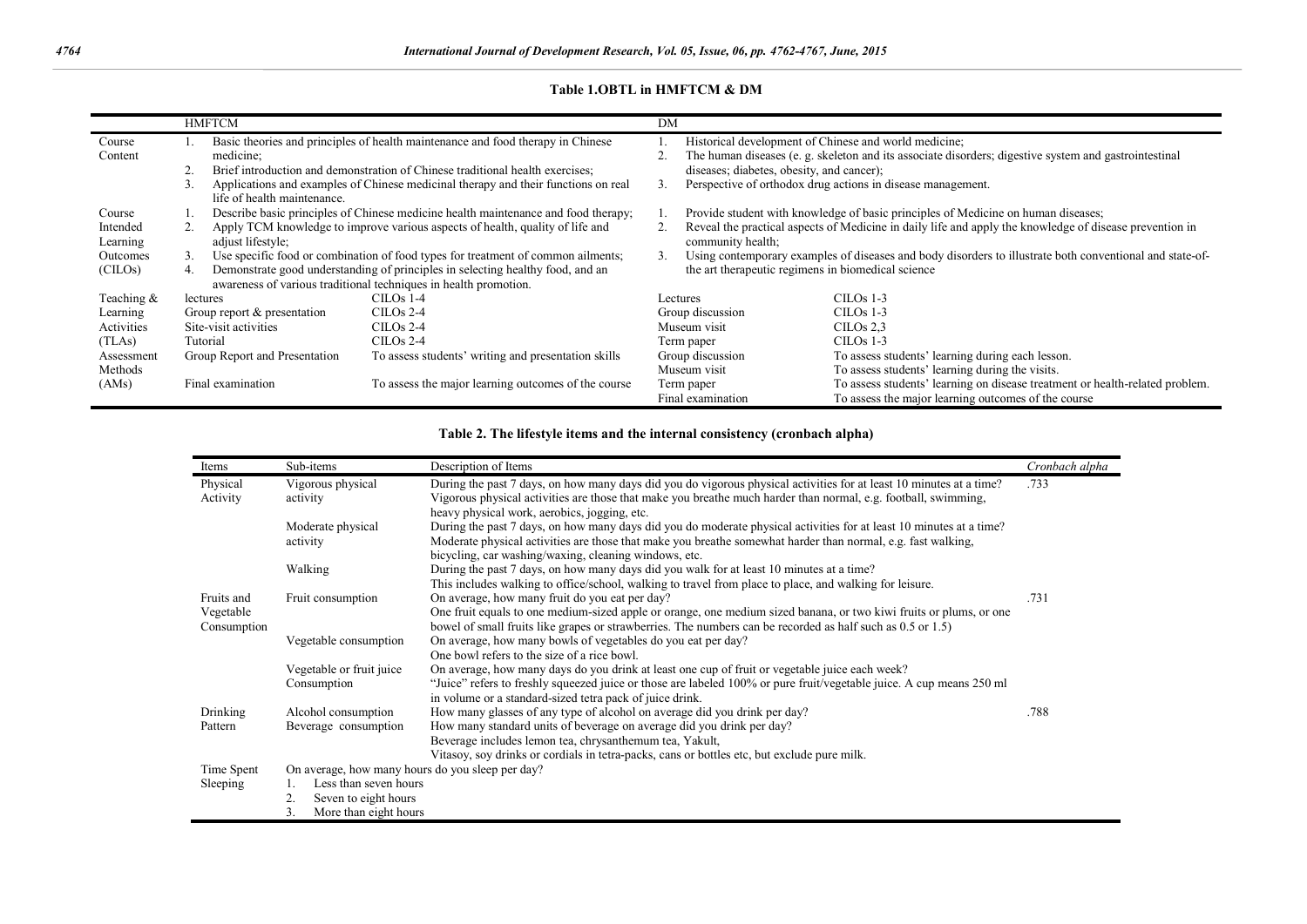#### **Table 3. Details of Participating Responses Rates**

| Group              | No. of Valid Responses<br>(% of Valid Responses) | No. of Male Responses<br>(% of Male Responses) | No. of Female Responses<br>(% of Female Responses) |  |
|--------------------|--------------------------------------------------|------------------------------------------------|----------------------------------------------------|--|
| Experimental Group | 98                                               | 22                                             | 76                                                 |  |
| (HMFTCM)           | (81.67%)                                         | (22.45%)                                       | (77.55%)                                           |  |
| Control Group      | 84                                               | 20                                             | 64                                                 |  |
| (DM)               | $(85.71\%)$                                      | $(23.81\%)$                                    | $(76.19\%)$                                        |  |

| Table 4. Comparison of mean scores of the students' lifestyle in the two groups, pre-and post-courses |  |
|-------------------------------------------------------------------------------------------------------|--|
|-------------------------------------------------------------------------------------------------------|--|

|                               | <b>Experimental Group</b> |             |                 | Control Group |            |                 | <b>ANOVA</b> test |            |
|-------------------------------|---------------------------|-------------|-----------------|---------------|------------|-----------------|-------------------|------------|
| Scales/Variables              |                           | $N = 98$    |                 |               | $N = 84$   |                 |                   | P values   |
| of lifestyle                  | Pre-test                  | Post-test   | Independent     | Pre-test      | Post-test  | Independent     | Pre-test          | Post-test  |
|                               | mean                      | mean        | t-test          | mean          | mean       | t-test          | <i>p</i> values   | $p$ values |
|                               | (SD)                      | (SD)        | <i>p</i> values | (SD)          | (SD)       | <i>p</i> values |                   |            |
| Physical Activity             | 5.45(2.13)                | 6.65(2.06)  | 0.000           | 5.45, (2.09)  | 6.54(2.08) | 0.202           | 0.991             | 0.037      |
| Fruits & VegetableConsumption | 3.62(1.04)                | 3.92(1.03)  | 0.000           | 3.48, (1.02)  | 3.54(1.01) | 0.057           | 0.342             | 0.016      |
| DrinkingPattern               | 2.47(0.98)                | 2.45(0.97)  | 0.530           | 2.42(1.13)    | 2.37(0.99) | 0.530           | 0.736             | 0.583      |
| Time Spent Sleeping           | 1.56(0.63)                | 1.68 (0.67) | 0.010           | 1.45 (0.50)   | 1.49(0.53) | 0.320           | 0.202             | 0.031      |

maintaining a balance of work and rest is critical for maintaining good health in long term. DM was developed which aims to introduce the fundamental concepts of Medicine and biomedical sciences related to health and disease and serves to broaden the horizon of university students in the knowledge of medical technology. Upon completion of the course, students are expected to envisage the differential roles and approaches of medicine in the treatment of human diseases as well in the prevention of illnesses. Both HMFTCM and DM last 14 weeks, and have fully adhered to the OBTL model (Table 1).

#### *Measurement*

Questionnaire of this study was based on the Behavioral Risk Factor Survey (Bacon-Shone, 2012), which was conducted by the Department of Health of Hong Kong Government to collect information on the health related behavioral issues among the Hong Kong population. In order to collect information on students' lifestyle related to the HMFTCM course contents, questions on Physical Activity, Fruits and Vegetable Consumption, and Drinking Pattern, were selected from the survey to gauge he changes of students' lifestyle after attending HMFTCM and DM. As the content of course HMFTCM involves scope of sleeping, Time Spend Sleeping which asked how many time the respondents spend on sleeping per day was included in the questionnaire. Before performing the comparison tests, the reliability of the items measuring Physical Activity, Fruits and Vegetable Consumption, and Drinking Pattern were tested by looking at the Cronbach's alpha. The items were found to have acceptable internal consistency and temporal stability, Cronbach's alpha was .733 for the Physical Activity, .731 for the Fruits and Vegetable Consumption, and .788 for the Drinking Pattern. Details of the questionnaire are shown in Table 2.

### *Data Collection Procedures*

Questionnaire adapted from the Behavioral Risk Factor Survey (Bacon-Shone, 2012) was administrated in class for undergraduate students of these two courses with overall response rate of 83.5%. Both groups were adults between 18 and 27 years of age, and came from various disciplines.

All students enrolled voluntarily, suggesting that both groups had a specific interest in health. Each group was given two surveys to assess the students' lifestyle before and after the completion of the courses. For the HMFTCM students, the experimental group, 98 pre- and post-surveys were completed, while in the control group (DM students) 84 pre- and postsurveys were completed. In the experimental group, the gender breakdown of respondents was 22.45% male and 77.55% female, in the control group, there were 23.81% male and 76.19% female, and details of response rate are shown in Table 3.

#### *Statistical Analysis*

Descriptive statistics compared the differences on healthy lifestyle sectors. Independent t-test and one-way ANOVA examined whether these differences were significant or not. Significance was set a priori as *p*≤ 0.05. All data analysis was conducted via SPSS software (SPSS version 15.0, SPSS Inc., Chicago, IL, 2007).

# **RESULTS**

The overall data provides support for the view that the HMFTCM course can cumulatively make a significant contribution to students' healthy lifestyle. The means and standard deviations were computed on the participants' responses to the items and are presented in Table 4. One way ANOVA comparing mean differences between experimental and control group before and after the courses indicated that there are insignificant differences between them before the courses ( $p \geq .005$ ) and significant changes (except Drinking Pattern) after the course ( $p \leq .005$ ). The mean days per week on the Physical Activity of experimental group pre-survey was 5.45, SD=2.13 and the post-survey was 6.65, SD=2.06, and independent t-test showed this improvement was significant (*p* = .000). Mean days per week in total Physical Activity of control group increased from 5.45, SD=2.09 to 6.54, SD=2.08, however, the increasing is insignificant  $(p = .202)$ . The mean value of experimental group Fruits and Vegetable Consumption significantly increased from 3.62, SD=1.04 to 3.92, SD=1.03, While the pre- (3.48, SD=1.02) and post- (3.54, SD=1.01) survey of control group shared no significant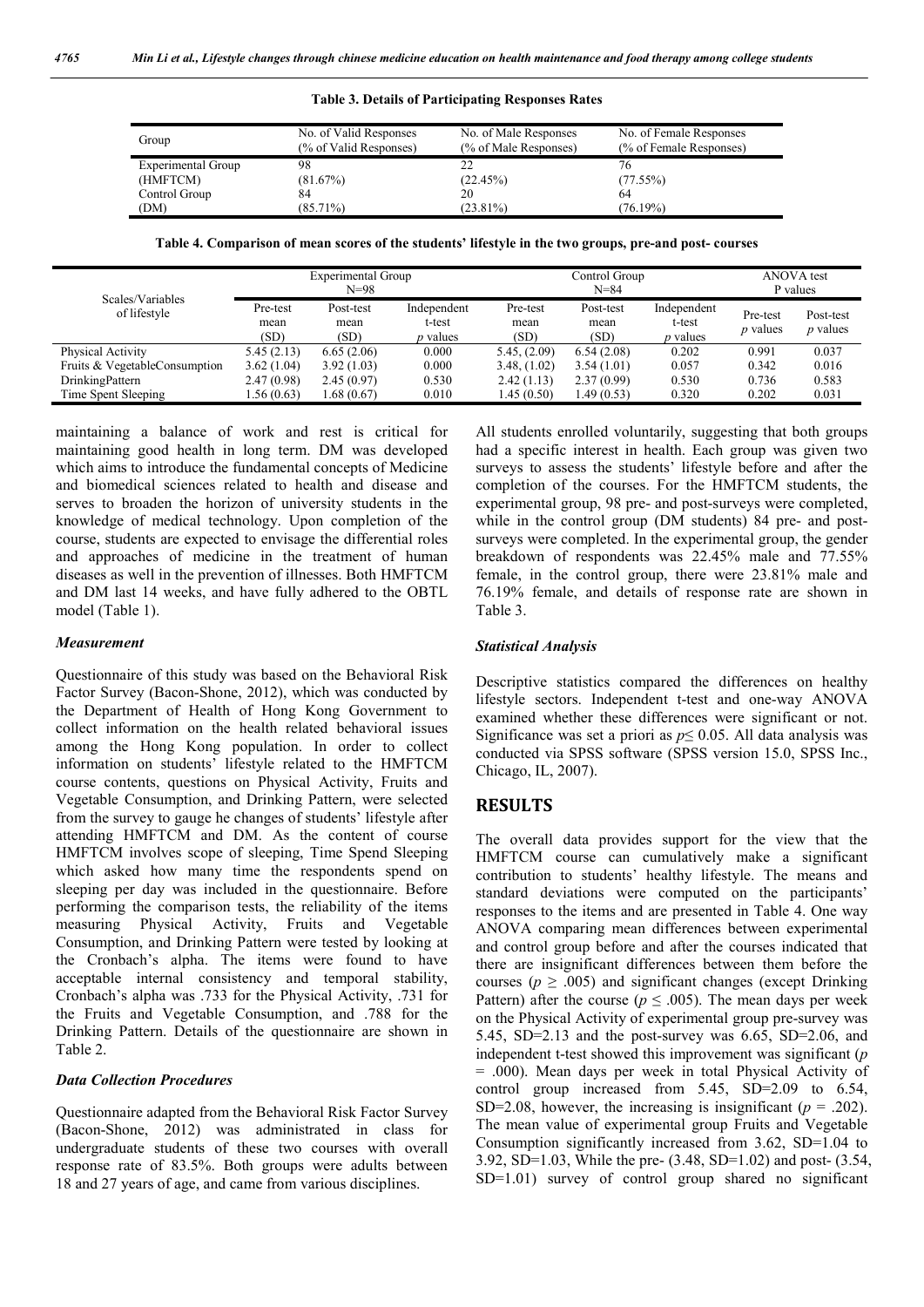difference (*p* = .057). However, participants of both experimental and control group did not make any significant change on drinking pattern  $(p > .05)$ , this could be because the college students in our sample did not have an unhealthy drinking pattern before the course (mean value of alcohol and soft beverage intake per day is approximately 2.45, nearly 70% of participants reported that they had never drank alcohol), the course had little impact on their drinking pattern. On "Time Spent Sleeping", the mean value of the experimental group was 1.56 (SD=0.63) per day before the course, and after the course is 1.68, (SD=0.67), and the increasing was significant  $(p = .010)$ . By comparison, before the DM course, the students in control group slept for 1.45 (SD=0.50) and this altered only slightly in the post-survey  $(1.49, SD=0.53)$ , but this change is insignificant ( $p = .320$ ). Further data analysis was conducted to compare the differences of lifestyle between genders. Table 5 shows that except Fruits  $\&$  Vegetable Consumption, there were no significant difference between male and female. On "Fruits & Vegetable Consumption", male's vegetable and fruit intake (4.48, SD=1.51) was higher than female's  $(4.04, SD= 1.28)$ .

**Table 5. Comparison of mean scores of the students' lifestyle between Male and Female**

| Scales/Variables of               | Male        | Female      | <b>ANOVA</b> test |
|-----------------------------------|-------------|-------------|-------------------|
| Lifestyle                         | Mean $(SD)$ | Mean $(SD)$ | <i>p</i> values   |
| Physical Activity                 | 6.26(2.32)  | 5.95(2.11)  | 0.252             |
| Fruits & Vegetable<br>Consumption | 4.48(1.51)  | 4.04(1.28)  | 0.009             |
| Drinking Pattern                  | 2.45(0.83)  | 2.42(1.06)  | 0.310             |
| Sleeping Hours                    | 1.58(0.59)  | 1.54(0.60)  | 0.584             |

### **DISCUSSION**

The course of HMFTCM has had a significantly positive effect on the students' lifestyle. After completing the course, students became more physically active, ate more fruits and vegetables and, on average slept more. In contrast, those students who took the DM course, showed no significant changes on their lifestyle. The positive results suggest that educating students about the importance of maintaining a healthy lifestyle, from a holistic perspective by Chinese medicine education program, can encourage significant behavioral modifications. This is demonstrated because HMFTCM adopted the framework of Chinese medicine and focused on maintaining healthy lifestyles while DM focused on disease itself, but not a holistic view of health. Several previous studies investigated the differences in healthy behaviors between genders. Gender differences were noted with respect to healthy lifestyle, including physical activity and diet (Wu *et al*., 2009).

Male may have a greater sense of control than female for managing diabetes through diets(Brown, *et al.,* 2000); on the contrary, Wardle *et al*., found that men cited taste preference for unhealthy foods, the convenience of "fast foods," and lack of self-control(Wardle *et al*., 2004). This study supported the former one that male seems to have a more healthy eating habits, which they took more vegetables and fruits than female. It was indicated that physical activity also differs by gender that men may engage in more physical activity than women (Pauline, 2013). However, the results of this study shows there is no significant difference in physical activity between male

and female. The former studies suggest a continued need for healthy lifestyle promotion for college students. For any attempt to generate health lifestyle and healthy behavior, having related information and knowledge is the basic element (Rabiei *et al*., 2013), therefore, it is essential to give knowledge to promote and correct lifestyle in order to maintain health and prevent nutritional diseases. In consistence with previous researches, this study indicated that improving the unfavorable nutrition behaviors and increasing health-related knowledge in students, nutrition education can be very effective. This study demonstrates that students respond to learning about a holistic view of health, and are prepared to modify their behaviors to keep in line with this integrative approach. The college years are a period of significant change in the lifestyles of young adults. Food preference and, more generally, healthy behaviors learned at college might have long-term implications for dietary intake, influencing student's lifestyle through adulthood and parenthood (Granner *et al*., 2004; Haire-Joshu *et al*., 2004). This is encouraging due to the emerging appreciation for the importance in maintaining a healthy lifestyle in order to prevent diseases.

#### **Conclusion**

There is an increasing concern about lifestyle diseases which are different from other diseases as they are potentially preventable by promoting health habits. College years is considered as an underlying period for different stages of life, and many health habits forming in this stage are highly important in association in adulthood. Health education is the most important and basic step in preventing and removing problems of this stage. This study demonstrate that the HMFTCM, a traditional Chinese medicine health course, could be an effective course to improve the health-related behaviors in the sectors of Physical Activity, Fruits & Vegetable Consumption, and Time Spent Sleeping in a sample who were almost the Chinese students.

### **Limitation**

There are certain limitations to this study. The course was successful at improving the lifestyle of students in this sample. However, most of the students are native Chinese and may have been familiar with traditional Chinese Medicine philosophies prior to entering the course. Furthermore, students voluntarily enrolled in this course and may be more interested in a holistic view of health, and more likely to adopt behavioral modifications than the control group. The long term effectiveness of this intervention was not included in this study design. Future research should be directed towards examining whether the results of this study are generalizable to a wider population, and the long term effect of a Chinese medicine course on changes made to lifestyle.

#### **Acknowledgements**

This project was supported by Teaching Development Grant (08/09/MAR/01) from Hong Kong Baptist University. The authors would like thank Dr. Eva Y.W. Wong from Centre of Holistic Teaching and Learning, Prof. Wendy W.L. Hsiao, Dr. Ju-xian Song, Dr. Joshua K.S. Ko, Dr. Yi Dang, Mr. Ho-Wing Leung and Mr. Hiu-Yeung Tsang from School of Chinese Medicine, Hong Kong Baptist University for their great